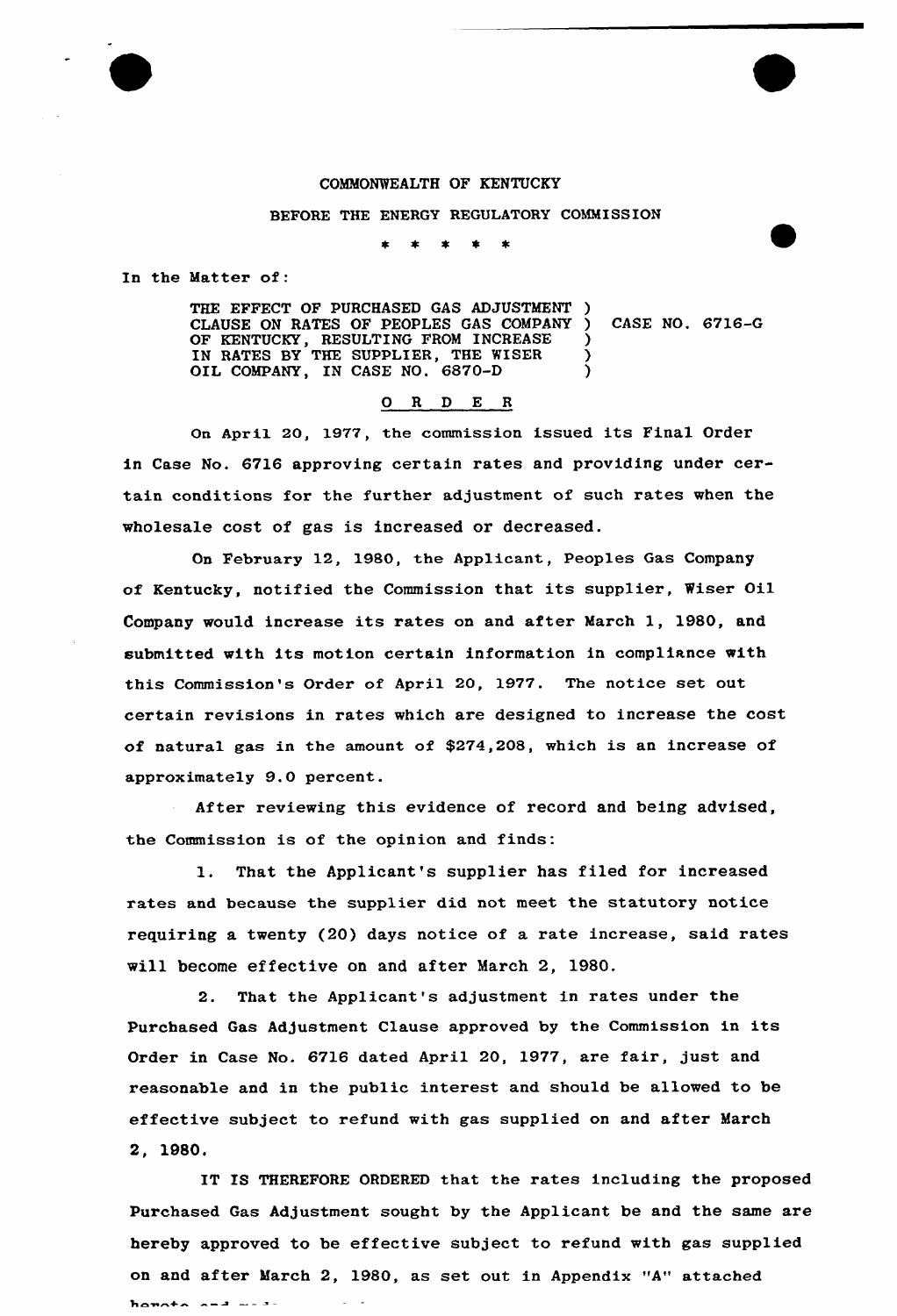IT IS FURTHER ORDERED that Peoples Gas Company shall maintain its records in such manner as vill enable it, or the Commission, or any of its customers to determine the amount to be refunded and to whom due in the event a refund is ordered. by the Commission.

IT IS FURTHER ORDERED that for the purpose of the future application of the Purchased Gas AdJustment Clause of the Applicant the Base Rate for purchased gas shall be:

## Commodity

Viser Oi1 Company

General Service **\$1.858 per MCF** 

IT IS FURTHER ORDERED that the information furnished this Commission by the Applicant on February 12, 1980, constitutes full compliance with the Commission's Order in Case No. 6716 and any other information ordinarily required to be filed under the Commission's Regulations is hereby waived.

IT IS FURTHER ORDERED that within thirty {30) days after the date of this Order Applicant shall file with this Commission its revised tariff sheets setting out the rates approved herein.

Done at Frankfort, Kentucky this 21st day of March, 1980.

ENERGY REGÚLATOŘY COMMISSION fan dy /

ATTEST